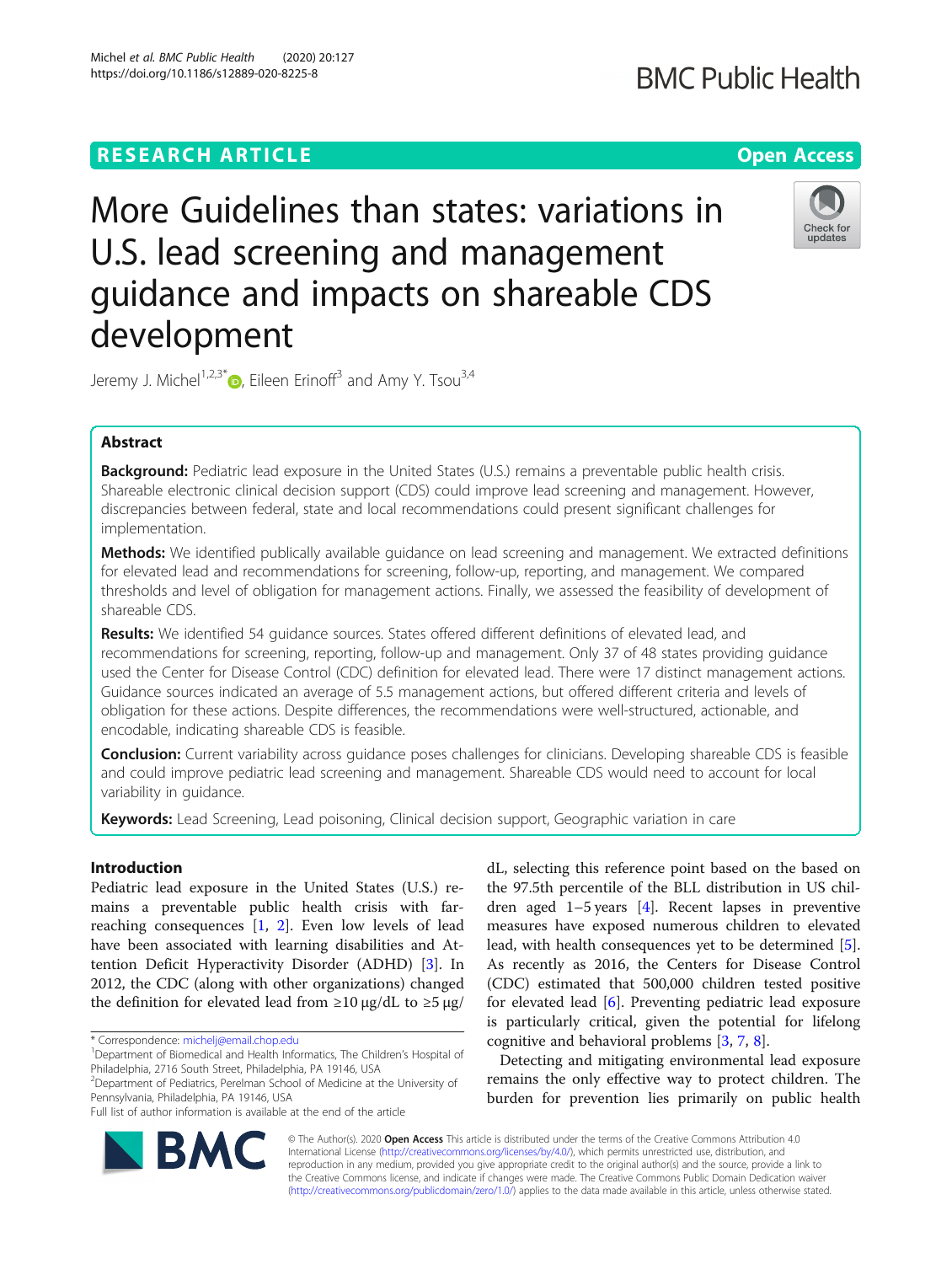departments, implementation of policies by local organizations, and health care providers responsible for screening [[9\]](#page-6-0). However, adherence to screening requirements remains surprisingly low [\[10](#page-6-0), [11\]](#page-6-0): roughly 40% of Medicaid-enrolled children do not receive screening, despite being mandated to do so through the Early Periodic Screening Diagnostic and Testing (EPSDT) program [\[6](#page-6-0)]. Overall, low income and minority children remain at higher risk of lead exposure [[6\]](#page-6-0).

Guideline-based clinical decision support (CDS) interventions represent a promising strategy for improving care, and can improve guideline adherence  $[12-14]$  $[12-14]$  $[12-14]$  $[12-14]$  $[12-14]$ . CDS, at its most basic level, includes any tool or system designed to help clinicians make decisions [[15\]](#page-6-0). Frequent examples include documentation templates, order sets, computerized order entry [[15\]](#page-6-0). Ideally, shareable guideline based CDS could allow organizations to use one of these tools or systems developed externally, which could be customized for their local environment without investing the considerable resources [\[16,](#page-6-0) [17](#page-6-0)]. However, creating shareable CDS which could be deployed across different geographic areas requires prospective developers to 1) assess if recommended actions could be expressed logically in a formalized machine readable format and 2) identify existing differences in recommended actions for lead screening/management across guidelines [[16,](#page-6-0) [18](#page-6-0)–[21\]](#page-7-0). Significant discrepancies in recommendations across guidance sources could present a challenge for CDS authors. For instance, if one state recommends screening children based on zip code of residence while another recommends testing based on the location of a physician's practice, this could result in over and under testing of children receiving care across state lines.

Prior work has examined differences in screening guidelines between states [[22](#page-7-0)]; however, no work has explored the range of recommendations for outpatient management of elevated lead in pediatric populations. Ensuring children with elevated lead receive appropriate interventions is critical to addressing clinical consequences of lead toxicity, but also for identifying environmental sources. CDS offers a tool for improving lead screening and management adherence. To lay the groundwork for developing a shareable CDS, we reviewed publically available guidance for U.S. clinicians. Specifically, our goals were to 1) describe similarities and differences across recommendations for lead screening and management in children, and 2) assess feasibility of converting recommendation statements to CDS and customizing CDS for local guidance, and 3) identify factors that enable or pose significant barriers to the development of shareable CDS. As the CDC provides funding to states for lead screening and management programs, we also considered whether guidance from states receiving CDC funding provided more comprehensive screening and management recommendations [\[23\]](#page-7-0).

# **Methods**

#### Identification of Lead guidance

We evaluated lead guidance documents provided by all state public health departments and counties funded by the Centers for Disease Control (CDC) [\[23](#page-7-0)]. The CDC provides links to all state health departments' lead pages regardless of whether they receive CDC funding and to the lead pages of counties' health departments that receive funding. For this project, we grouped the District of Columbia with states for analysis. For CDC links that were broken, we used standard web searches to identify the guidance documents from state health departments.

A professional medical librarian performed a supplementary search for additional lead screening and management guidance within Embase, PubMed, ERIC, and CINAHL. Search strategies were customized for each database and included both controlled vocabulary terms and keywords. These keywords also informed the Google grey literature search. Search concepts included lead poisoning, elevated lead, management, treatment, therapy, guidelines, white papers, parameters, pathways, consensus, algorithm, and regulations. After reviewing documents to identify the breadth of recommendations contained in publically available guidance, we defined key elements for abstraction. These key elements included definitions of elevated lead levels (ELL), screening mandates, reporting requirements, clinical management, and follow-up schedule.

## Data abstraction

We designed a data abstraction tool using REDCap [[24](#page-7-0)]. We abstracted information about guidance sources (e.g. publication year), elevated lead definition, screening, reporting, follow-up, and management recommendations. Levels of obligation for each clinical recommendation were determined using a deontic terminology framework [[25](#page-7-0)]. The level of obligation classification system includes three categories (must, should, or consider) corresponding to the expectation for clinicians to carry out a given recommendation. For example, the expectation would be for clinicians to perform all must recommendations, while a consider recommendation might factor in patient preferences. Due to the rarity of *must* recommendations, we grouped *should* and *must* levels of obligation for analysis. Thus, all recommendations were mapped to two levels of provider obligation: consider and should [\[25\]](#page-7-0).

For each recommendation we identified 1) intervention action, 2) threshold for physicians to consider (option "may") performing the intervention, and 3) threshold for physicians being obligated ("should" or "must") to perform the intervention. For follow-up lead testing, we identified test intervals between initial and confirmatory testing, early monitoring tests and late monitoring tests. Data were abstracted by one author and reviewed for accuracy by another member of the team.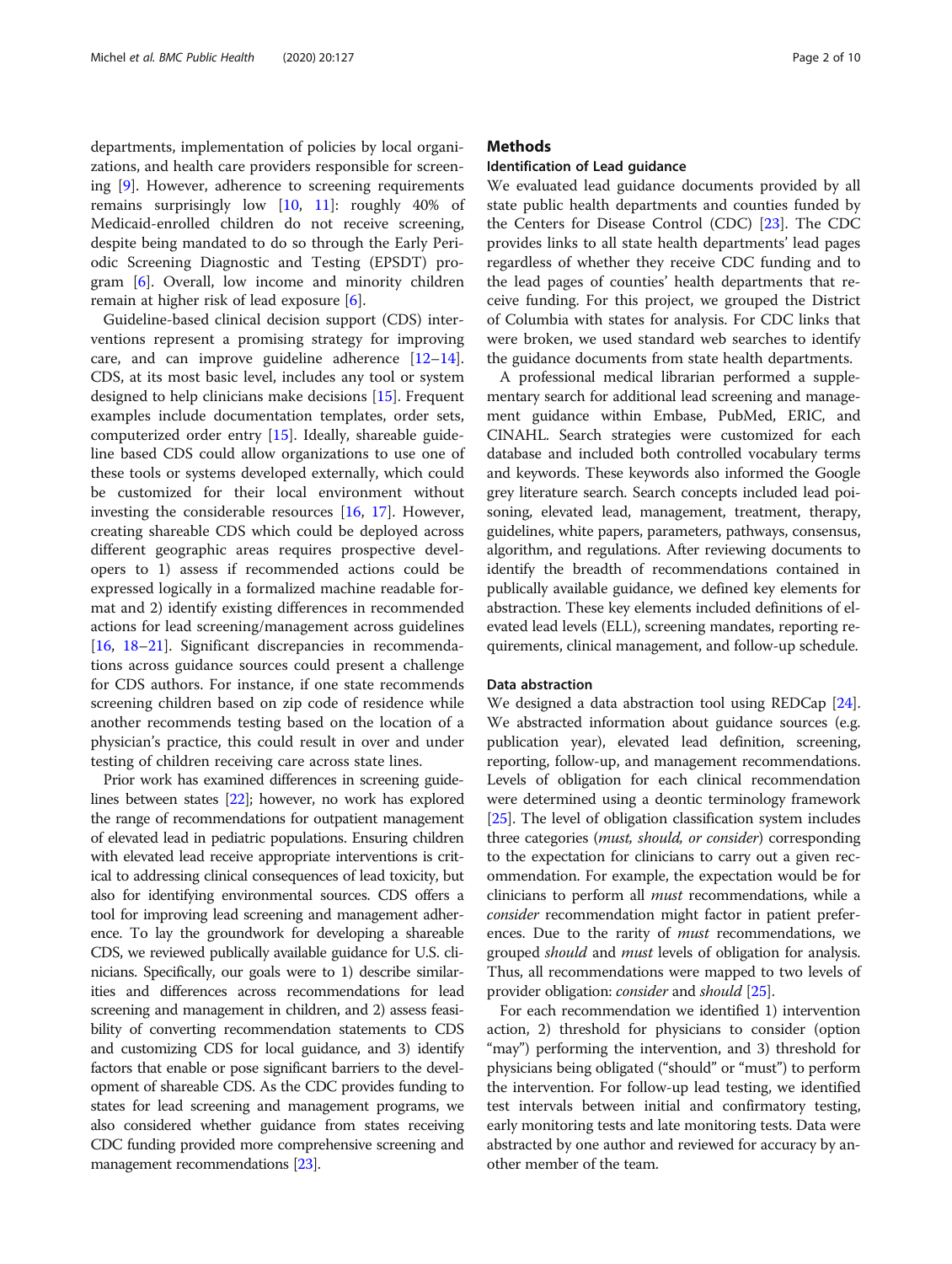#### Analysis

We assessed whether receiving CDC funding or recent updating of guidance was associated with number of recommendation statements. We also investigated whether states having mandatory reporting or universal screening was associated with particular recommendations (e.g. recommendations for referral to early intervention).

Finally, we considered which discrete concepts across guidelines would require encoding to develop CDS. Concepts were categorized as decision variables or actions [[26\]](#page-7-0). We selected appropriate standard clinical terminologies to represent each concept and identified barriers to identification of decision variables within the electronic health record (EHR) and executability of actions within the EHR.

All statistical tests were performed in Stata 13.1 (Stata-Corp LP). We tested for association between CDC funding, guidance publication date and cut-off values for elevated lead using Fisher's exact test. We used the Mann-Whitney test to assess whether CDC funding was associated with number of distinct recommendations made by each guidance source.

### Results

Of 51 state public health departments, 48 provided at least minimal guidance on lead screening or management. For 3 states (Arkansas, North Dakota, Wyoming) we were unable to identify any form of publically available guidance for clinicians on lead screening or management.

Thirty-nine states and the District of Columbia receive funding from the CDC, while 11 states receive no funding. In addition, the CDC website linked to 11 city/ county health department administered lead programs receiving CDC funding. Only 2 of 11 (New York City  $[27–29]$  $[27–29]$  $[27–29]$  $[27–29]$  $[27–29]$  and Philadelphia  $[30, 31]$  $[30, 31]$  $[30, 31]$  $[30, 31]$  $[30, 31]$ ) included lead specific screening and management guidance and were included in our analysis. The other 9 counties received funding for activities related to decreasing lead burden (e.g., for patient evaluation services and/or home inspection services), but did not alter or supplement state provided clinical guidance and were therefore excluded from our analysis.

Supplemental searches identified additional lead screening and management guidance from 4 professional societies/government agencies: the American Academy of Pediatrics (AAP) [\[7](#page-6-0), [32](#page-7-0)–[34\]](#page-7-0), the Center for Medicare and Medicaid Services (CMS) [\[35,](#page-7-0) [36\]](#page-7-0), the CDC [\[37,](#page-7-0) [38](#page-7-0)], and the Pediatric Environmental Health Specialty Unit (PEHSU) [[39](#page-7-0)]. In total, we identified 54 guidance sources published between 2008 and 2018 for inclusion: 48 state, 2 city/county, and 4 professional society/government agency (Table 1).

| Definition of FLL        | 54         |
|--------------------------|------------|
| $\cdot \leq 3 \mu q/dL$  | $\cdot$ 1  |
| $\cdot \leq 5 \mu q/dL$  | .43        |
| $\cdot \leq 10 \mu q/dL$ | $\cdot$ 10 |
| Screening <sup>c</sup>   | 54         |

Attribute Sources examined (#)

| $\cdot$ 10 |
|------------|
| 54         |
| $\cdot$ 35 |
| •18        |
| $\cdot$ 1  |
| 51         |
| .43        |
| $\cdot$ 7  |
| $\cdot$ 1  |
| 54         |
| .43        |
| $\cdot$ 11 |
| 54         |
| $\cdot$ 40 |
| $\cdot$ 14 |
|            |

<sup>a</sup>The AAP published a revised ELL in 2012, which we used as a cutoff for source evaluation

**bMissouri and Nevada guidance sources lacked publication dates, but** documents referenced in these sources indicate these policies were updated or reviewed during or after 2011 for Missouri and circa 2008 for Nevada <sup>c</sup>Does not include NY city guidance as it does not differ from NY state guidance

#### Definition of elevated Lead

All professional societies and government organizations defined elevated lead as  $\geq 5 \mu g/dL$ , aligning with the CDC definition. However, definitions of ELL differed across states (Table [2\)](#page-3-0). Of states providing guidance  $(n = 48)$ , definitions of ELL ranged from 3 to 10 μg/dl, with the majority (55%,  $n = 37$ ) using the ≥5  $\mu$ g/dL cutoff. Notably, New York City specified  $a \ge 5 \mu g/dL$  ELL threshold which differed from New York State's definition of ≥10 μg/dL. Conversely, Philadelphia's threshold (ELL as ≥5 μg/dL) was consistent with Pennsylvania state guidance.

Receiving CDC funding was not associated with adopting the CDC's definition of ELL ( $\geq$  5 μg/dL) or an even more stringent definition (e.g.  $>$  3  $\mu$ g/dL), (p = 1). However, older guidance (published prior to 2012) was associated with using the higher ELL threshold ( $p = 0.001$ ). Only 4 states with guidance updated after 2012

#### Table 1 Guidance Source Summary Data

Publication (year)<sup>a</sup> 54 •  $<$  2012 • 7  $\bullet$  > 2012 • No year  $\overline{ }$  • 2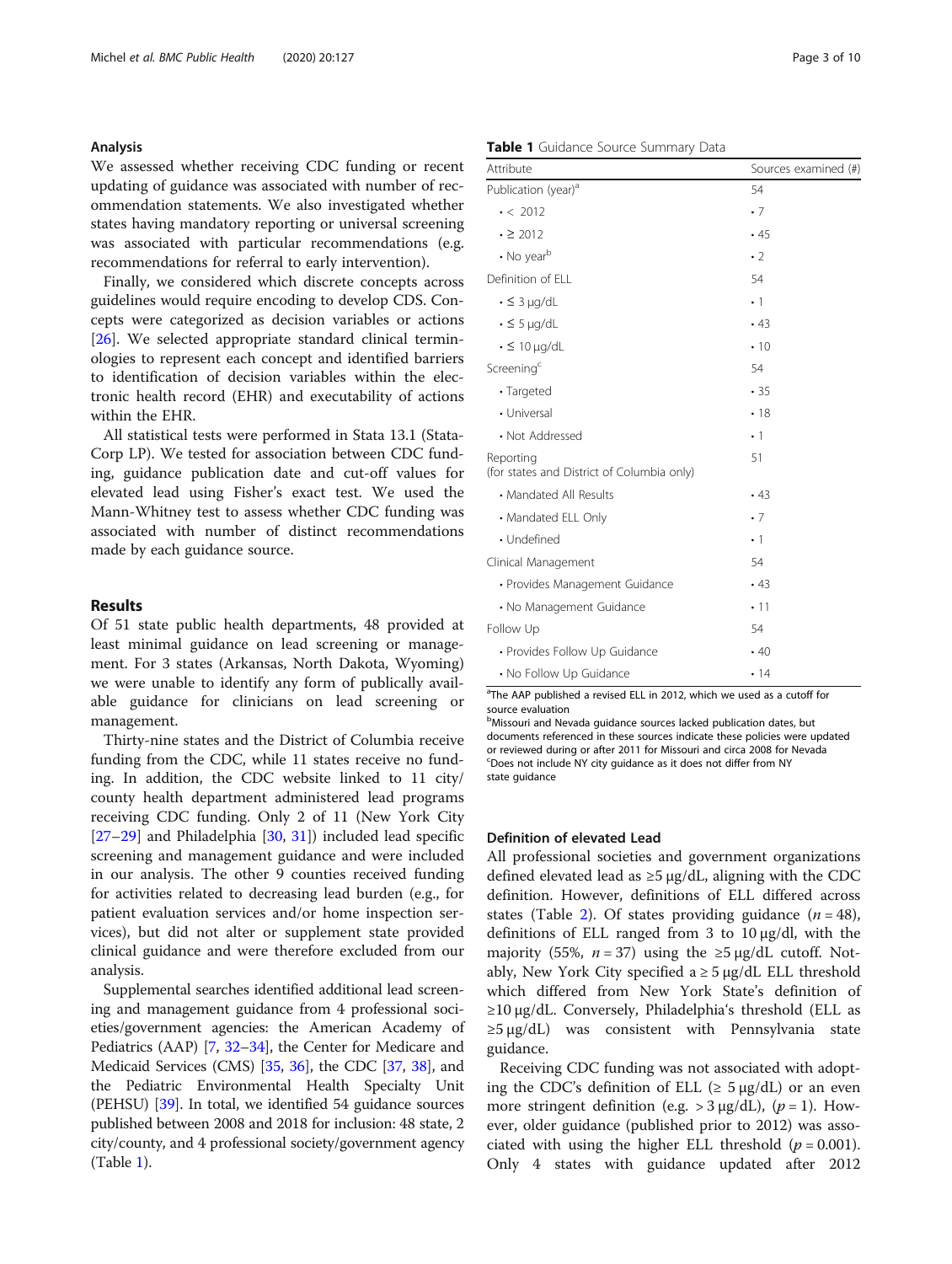<span id="page-3-0"></span>Table 2 Definitions of ELL for 50 US States and District of Columbia

| ELL Definition ( $N=$<br>51)                   | States                                                                                                                                                                                                                                                                                                                                                                                                                                                                                                                                                                                                                                                                                                                                                                 |
|------------------------------------------------|------------------------------------------------------------------------------------------------------------------------------------------------------------------------------------------------------------------------------------------------------------------------------------------------------------------------------------------------------------------------------------------------------------------------------------------------------------------------------------------------------------------------------------------------------------------------------------------------------------------------------------------------------------------------------------------------------------------------------------------------------------------------|
| No level specified <sup>®</sup><br>(3)         | Arkansas [40], North Dakota [41], Wyoming [42]                                                                                                                                                                                                                                                                                                                                                                                                                                                                                                                                                                                                                                                                                                                         |
| Lead Level $\geq$ 3 $\mu$ g/dL<br>(1)          | New Hampshire [43, 44]                                                                                                                                                                                                                                                                                                                                                                                                                                                                                                                                                                                                                                                                                                                                                 |
| Lead Level $\geq$ 5 µg/dL <sup>b</sup><br>(37) | Alabama [45], Alaska [46], Arizona [47, 48], California<br>[49, 50], Colorado [51, 52], Connecticut [53, 54],<br>District of Columbia [55, 56], Georgia [57-59],<br>Hawaii [60, 61], Idaho [62, 63], Illinois [64, 65], Iowa<br>[66, 67], Kentucky [68, 69], Louisiana [70-72], Maine<br>[73, 74], Maryland [75], Massachusetts [76-79],<br>Michigan [80, 81], Minnesota [82, 83], Mississippi<br>[84, 85], Montana [86], Nebraska [87, 88], New<br>Mexico [89], North Carolina [90], Ohio [91, 92],<br>Oklahoma [93, 94], Oregon [95, 96], Pennsylvania<br>[97], Rhode Island [98, 99], South Carolina [100],<br>South Dakota [101, 102], Tennessee [103], Texas<br>[104, 105], Vermont [106, 107], Virginia [108-110],<br>Washington [111-113], Wisconsin [114, 115] |

<sup>a</sup>Lead is included as a 'reportable disease' but no ELL threshold is defined and no other guidance is given

<sup>b</sup>Montana does not provide screening guidance, but ELL is defined in the 'reportable disease' list when ≥5 µg/dL

 $K$ New York City defines ELL as  $\geq$ 5 µg/dL, however the rest of New York State uses ELL as ≥10 μg/dL

continued to use the 10 μg/dL threshold at the time of our analysis (New Jersey, Delaware, Indiana, and Utah).

#### Screening

Universal screening was recommended by 18 of 54 (33%) guidance sources (CMS for Medicaid recipients, PEHSU, 14 states, the District of Columbia, and the city of Philadelphia [the state of Pennsylvania recommends targeted screening]). Of 18 entities recommending universal screening, the majority  $(n = 15)$  recommended 2 screenings. The remaining 3 states (Delaware, Massachusetts, and Idaho) recommended 1, 3, and 5 screenings, respectively. With the exception of Montana (which only directs clinicians to the CDC for general guidance), all remaining guidance recommended targeted screening.

#### Reporting requirements

We assessed reporting requirements for all 50 states and the District of Columbia. The majority  $(n = 43)$  mandated reporting of all lead results (regardless of level). For 7 states, reporting was mandated only when lead levels exceeded particular thresholds (greater than 2.3 μg/dL,  $5 \mu g/dL$ , or 10  $\mu g/dL$ ). For one state (Nevada) we could not identify any reporting requirement after an extensive web search, a finding also reported by other investigators [[22](#page-7-0)].

The interval of time permitted between testing and reporting results to a locality varied between states and by lead level. Some states had different reporting requirements for elevated lead vs. normal results. In some cases, reporting requirements within states differed by county. In some cases, states specified that levels above a certain μg/dL should be reported to a county health department instead of, or in addition to, the state health department. Many states already supported or required electronic result submission.

# Clinical Management

Of 54 guidance sources, 43 included recommendations for clinical management and care. We identified 17 distinct management recommendations (Table [3](#page-4-0)). On average, each guidance source indicated 5.5 identifiable distinct management recommendations (range 1–13). Many sources of guidance contained some similar recommendations (on average, a recommendation appeared in 13 guidance sources). Surprisingly, no recommendation was included across all guidance sources. The most common management recommendations were for inperson home inspection ( $n = 33$ ), lead avoidance education ( $n = 32$ ), and nutritional counseling ( $n = 25$ ).

The lead level for clinicians to perform actions varied with regard to trigger thresholds and level of obligation (Table [3](#page-4-0)). For instance, of 33 guidance sources recommending an in-person home inspection, 6 recommended this intervention for all lead testing  $\geq 5 \mu g/dL$ , while 7 only recommended an inspection for lead levels  $\geq 20 \mu g$ dL. One state recommended clinicians consider iron testing at  $\geq$ 5 μg/dL and another state recommended iron testing *should* happen at  $\geq 10 \mu g/dL$ . On a few occasions, states provided both a consider and should threshold for the same clinical management activity. For example, a guidance source recommended clinicians consider abdominal radiograph at  $\geq$ 15 μg/dL, but *should* obtain one at levels ≥45 μg/dL [\[49](#page-7-0)]. Receiving CDC funding was not associated with higher number of distinct recommendations ( $p = 0.2$ ).

# Follow-up testing

Forty (of 54) guidance sources addressed follow up lead testing (after initial screening) with confirmatory testing and/or monitoring. All states addressing elevated levels from capillary testing recommended confirmation with venous tests. Many states recommended confirmation for any result (capillary or venous) between 5 μg/dL and 19 μg/dL before making a diagnosis of elevated lead or initiating management. Intervals for confirmatory testing varied widely, ranging from 24 h to 3 months, depending on lead level and location of testing.

With regard to monitoring, we again found significant differences across recommendations depending on specimen type (capillary or venous), previous lead result, and lead result trends over time. Most guidance sources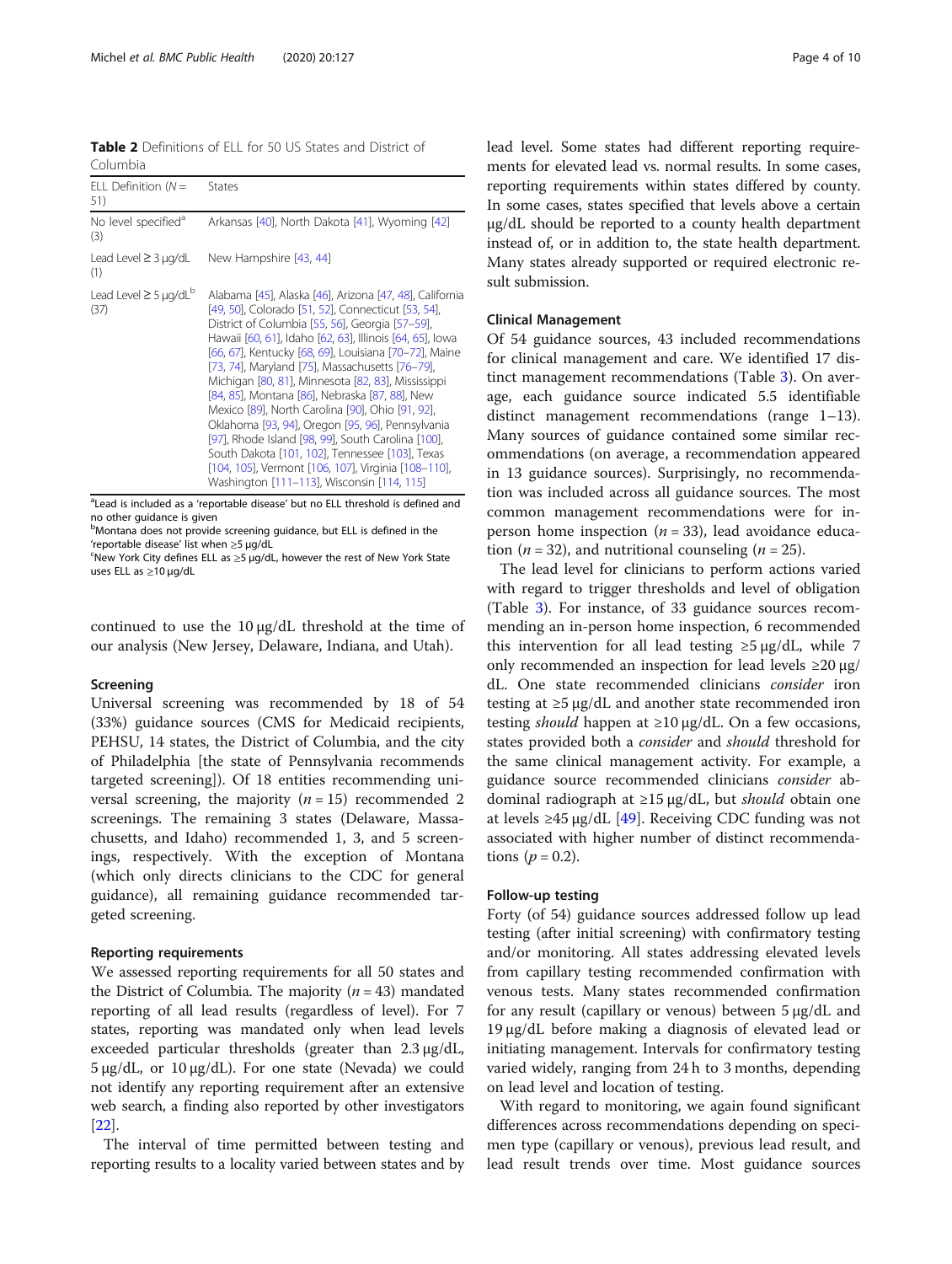<span id="page-4-0"></span>

| Management Recommendations (# of entities<br>recommending an action in descending frequency) | Lead level thresholds to perform clinical actions $(\mu q/dL)^a$<br>(# of entities recommending, cumulative by threshold) $^{\circ}$ |          |                |                |           |           |           |                |           |
|----------------------------------------------------------------------------------------------|--------------------------------------------------------------------------------------------------------------------------------------|----------|----------------|----------------|-----------|-----------|-----------|----------------|-----------|
|                                                                                              | $\geq 0$                                                                                                                             | $\geq$ 3 | $\geq$ 5       | $\geq$ 10      | $\geq$ 15 | $\geq 20$ | $\geq$ 25 | $\geq 45$      | $\geq 70$ |
| In person home inspection (33)                                                               |                                                                                                                                      |          | 6              | 18             | 26        | 33        | $\ast$    | $\ast$         | $*$       |
| Lead avoidance education (32)                                                                | 17                                                                                                                                   | 18       | 31             | 32             | $*$       | $*$       | $*$       | $*$            |           |
| Nutrition counseling (25)                                                                    | $\overline{4}$                                                                                                                       | 5        | 22             | 25             | $\ast$    | $*$       | $*$       | $*$            |           |
| Iron testing (24)                                                                            |                                                                                                                                      |          | 11             | 15             | 18        | 24        | $*$       | $*$            | $\ast$    |
| Hospitalization (24)                                                                         |                                                                                                                                      |          |                |                |           |           |           | 9              | 24        |
| Abdominal X-Ray (16)                                                                         |                                                                                                                                      |          | 3              | 3              | 5         | 10        | 10        | 16             | $\ast$    |
| Refer to social work (14)                                                                    |                                                                                                                                      |          | 3              | 12             | 12        | 14        |           |                |           |
| Test family members (12)                                                                     |                                                                                                                                      |          | 8              | 11             | 11        | 12        | $*$       |                |           |
| Refer to Women, Infants, and Children (WIC) or nutrition (10)                                |                                                                                                                                      |          | 5              | 7              | 8         | 10        | $*$       |                |           |
| In office exposure assessment (9)                                                            |                                                                                                                                      |          | 6              | 7              | 9         | $\star$   | $*$       | $\ast$         |           |
| Start iron or vitamin with iron (8)                                                          |                                                                                                                                      |          | 6              | $\overline{7}$ | 7         | 8         | $*$       | $\ast$         |           |
| Refer to early intervention (8)                                                              |                                                                                                                                      |          | $\overline{2}$ | 6              | 6         | 8         | $\ast$    | $\ast$         |           |
| File/Contact social services (8)                                                             |                                                                                                                                      |          | 2              | 5              | 5         | 6         | 6         | 8              | $\ast$    |
| Refer to a lead clinic (7)                                                                   |                                                                                                                                      |          |                |                |           | 3         | 3         | 7              | $\ast$    |
| Phone exposure assessment (3)                                                                |                                                                                                                                      |          | 3              |                |           |           |           |                |           |
| Refer to medical specialty (2)                                                               |                                                                                                                                      |          |                |                |           |           |           | $\overline{2}$ | $\ast$    |
| Add ELL to problem list (1)                                                                  |                                                                                                                                      |          |                |                |           |           |           |                |           |

<sup>a</sup>Some entities indicated a consider threshold and should threshold. When a single entity specified both, we tabulated based upon the should threshold based upon the should threshold based upon the should threshold  $A *$  indicates that all entities with this recommendation have been accounted for at a lower threshold

(82.5%, 33 of 40) offered different guidance for capillary compared to venous results. Sixty percent (24 of 40) of guidance sources included recommendations that changed based on lead level trends over time. Variability was high for lower lead levels (e.g. 5–20 μg/dl), but similar for patients with ELL  $\geq$ 45 μg/dl. Some guidance statements provided age specific recommendations (older children (age  $\geq 6$ ) and adults). No guidance sources cited evidence to support follow up testing beyond a general reference to CDC or AAP guidance.

#### Considerations for CDS development

We identified 20 discreet actions addressing screening (1), reporting (1), management (17), and follow-up (1). The logic for most recommendations was clear, unambiguous, and contained simple executable logic. All recommendations for lead screening and management were triggered by 5 patient and environment factors: patient age, office location (state), zip code of office, insurance type, and lead result history. These data are typically accessible within EHRs and sufficiently structured to permit use. Thus, we anticipate using parameters within the CDS Authoring Tool would allow for creation of practice specific rules (i.e. CDS reflecting local guidance). Furthermore, nearly all specified actions ( $n = 18$ ) were directly related to the patient (and thus, amenable to implementation and adherence measurement). Only two recommendations did not

directly involve the patient (recommendations for home testing and testing of family members). For these recommendations it was unclear who the actor should be (e.g. clinician or department of health representative).

Many recommendations  $(n = 10)$  required information that would need to be specified locally (e.g. fax number for early intervention, supplemental questions to ask on telephone assessment), but were otherwise executable. Thus, our analysis suggests current recommendations are amenable for conversion to CDS.

# **Discussion**

# Main findings of this study

We found numerous differences across guidance sources for screening and management of children with ELL. Eleven states do not use the CDC's definition of elevated lead, and states offer variable guidance for what care children with ELL should receive. Only reporting requirements are relatively uniform across all states. These differences suggest any CDS intervention would require customization for local guidance, as many health systems span multiple localities. However, despite variability, recommendations were clear, concise, based upon a limited set of patient factors, and overwhelmingly executable suggesting they could translate well into effective CDS [[116](#page-9-0)–[118](#page-9-0)].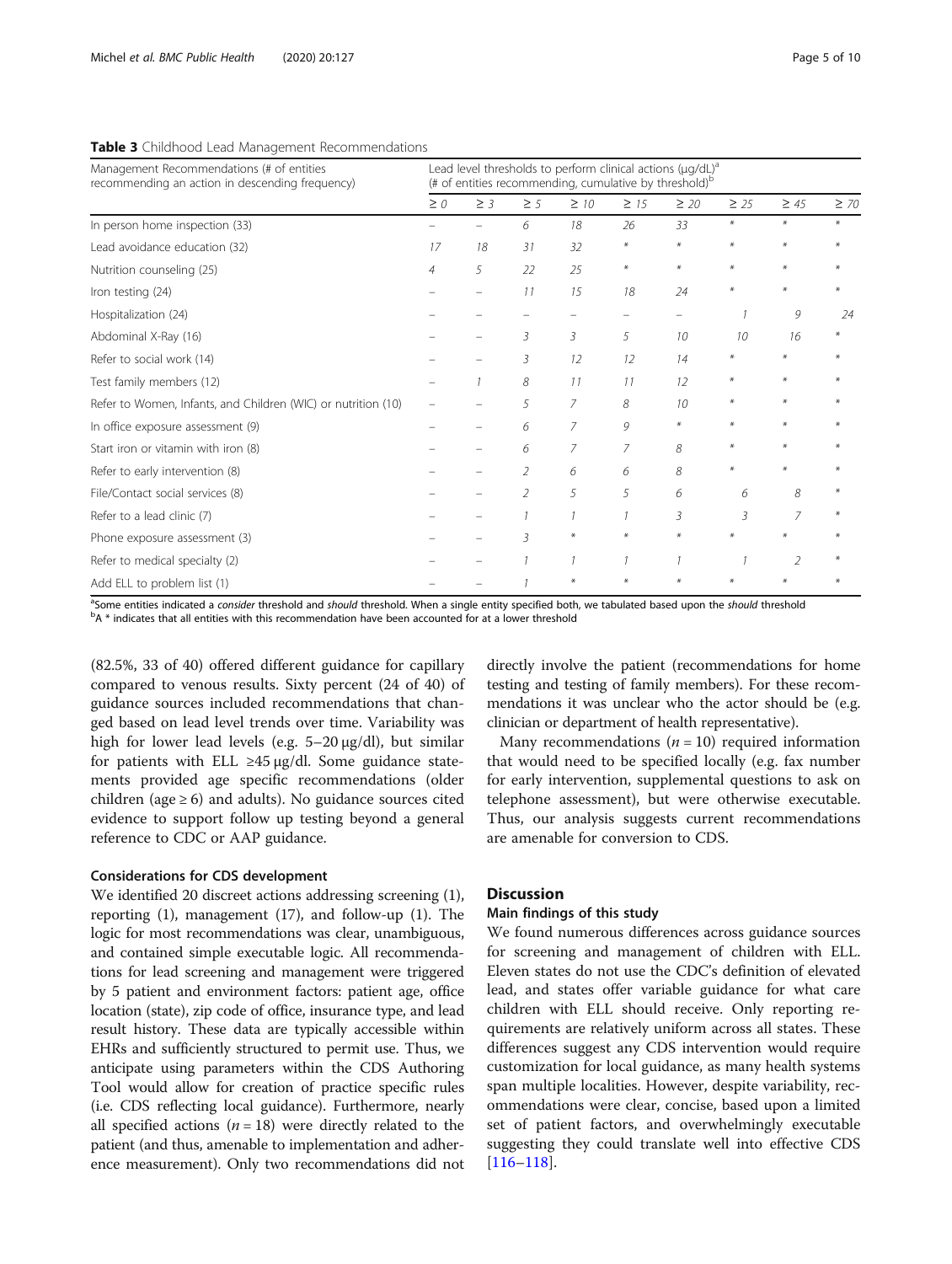#### What is already known on this topic

CDS has been previously developed to facilitate adherence to local guidance for lead screening and management. Our institution, for example, has incorporated initial lead screening within the well child care set as an optional order for relevant age groups. This basic CDS originally used only the most basic patient characteristics (age and insurance type) to determine for which patient it should be displayed. One local clinical site augmented this to support city guidance that differed from guidance across the rest of the network, and increased completed screening rates within the first 6 months from 73 to 81% and ordering rates from 85 to 95%. However, despite being effective, it has been difficult to share due to differences in applicable guidance, laboratory order options, and concerns about impact on workflow.

CDS, based upon a disseminated model, has proven an effective tool for addressing other pediatric public health problems. For example, CDS for immunizations has improved immunization rates [\[119](#page-9-0)–[121](#page-9-0)]. While these immunization recommendations are the same across states, they are constantly updated. To address this, a shareable resource for immunization and CDS implementation was developed (CDSi), which allows local sites to develop and test immunization rules to ensure their patients are being provided the most appropriate care [[122](#page-9-0)]. The team responsible for CDSi handles interpreting updates to immunization recommendation and encoding the computer logic necessary to produce the CDS. This allows organizations more time to focus on how best to incorporate these changes into workflow and to test changes without needing to reinvent the wheel. This disseminated CDS model demonstrates that shareable CDS initiatives can be used to address public health conditions.

#### What this study adds

While geographic differences in lead exposure and competing priorities for resources may impact how localities decide to screen and manage childhood lead exposure [[123](#page-9-0), [124](#page-9-0)], the level of variability in screening and management guidelines is surprising. Differences with regard to universal versus targeted screening are understandable as local differences in environmental exposure result in difference risk-benefit ratios. However, state to state differences in what constitutes elevated lead and what management children should receive are problematic.

We found that receiving CDC funding was not associated with adopting current CDC definitions of elevated lead. However, older guidance (published before the CDC changed the ELL threshold) was more likely to use higher ELL thresholds. Comparison to prior work suggests more states have adopted  $\geq$ 5  $\mu$ g/dL threshold to define elevated lead since 2017, with only 10 states continuing to use  $10 \mu g/dL$  threshold [\[22\]](#page-7-0).

We found developing shareable CDS would be feasible despite this variability based on well written, actionable, and encodable recommendations. We anticipate healthcare organizations or health departments looking to sponsor CDS development for lead screening and management would need to overcome four challenges: 1) high volume of recommendations; 2) small differences between recommendations (i.e. handling the complex follow-up schedule); and 3) location specific concerns (e.g., regional risk factors for exposure) and 4) access to local resources (e.g. referral to local lead clinics and home inspection agencies). Cloud based or API driven solutions could work and have been used in the past for CDS [[20,](#page-7-0) [21,](#page-7-0) [125\]](#page-9-0). However, new innovations in shareable CDS, including the Clinical Query Language [[126\]](#page-9-0), could better support CDS for lead screening and management through the embedded 'parameters' function, which was specifically developed to address this need for inter-organization variation [\[127\]](#page-9-0).

## Limitations

As this project was aimed at describing the breadth of recommendations to inform CDS development, our efforts to identify recommendations was limited to web searches. Since we did not contact health departments directly, if websites were not regularly updated, our information may be inaccurate or outdated. However, these concerns are applicable to all web-search based research, and not specific to this project. As data abstraction from source documents was performed by a single abstractor, it is possible some recommendations were read or misinterpreted. However, this would have limited impact on our analysis, as a missed recommendation would likely exist in other guidance sources and have therefore have been evaluated for impact on shareable CDS development.

# Next steps

Given our findings and the large at-risk population, we believe developers should move quickly to develop and implement shareable CDS for lead screening and management. As a continuation of this effort, we are using the National Library of Medicine's Value Set Authority Center to disseminate encodable representations of relevant clinical concepts identified during this project [[128\]](#page-9-0). Also, our findings have been used to improve the alignment of current CDS at the Children's Hospital of Philadelphia for lead screening with city, state, and national recommendations. We hope to demonstrate that adaptation of recommendations for lead screening and management can improve detection and management of lead in children and to study the spread of this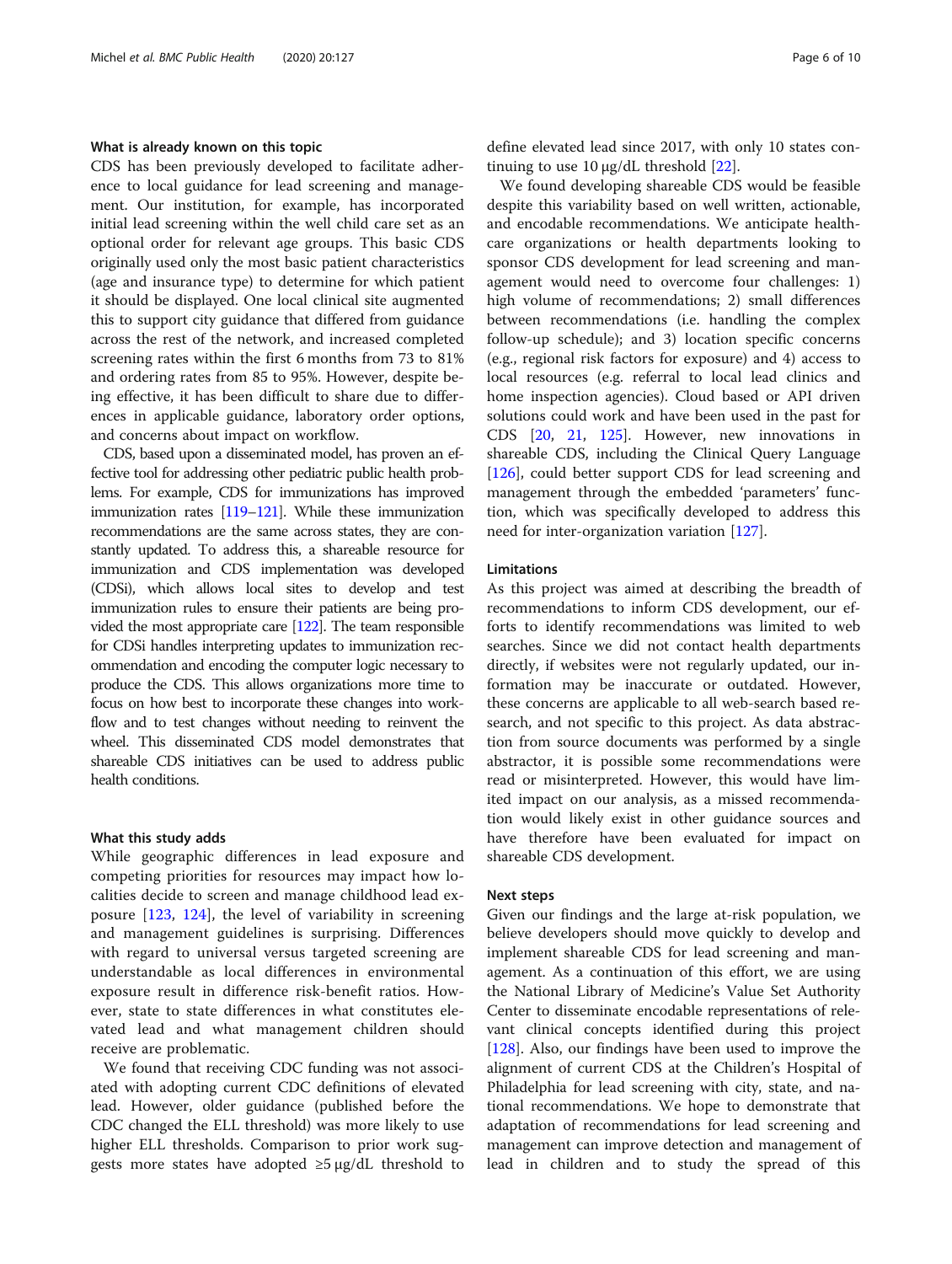<span id="page-6-0"></span>intervention within and beyond the institution. Preliminary results suggest locally deployed CDS has significantly improved adherence to lead screening guidelines.

# Conclusions

Significant important differences across guidance for lead screening, reporting, management, and follow-up in the U.S. exists. These differences present both challenges and opportunities for CDS interventions. Although absence of a standardized definition of elevated lead and management recommendations poses challenges for the development of shareable CDS, this is balanced by well structured, actionable, and encodable recommendations. Although development of consensus regarding diagnosis of elevated lead and general management guidelines would be preferable, innovations in the field of shareable CDS can support local implementations when consensus among recommendation authors cannot be obtained.

#### Abbreviations

AAP: American Academy of Pediatrics; ADHD: Attention Deficit Hyperactivity Disorder; CDC: Center for Disease Control and Prevention; CDS: Clinical decision support; CHOP: Children's Hospital of Philadelphia; CMS: Center for Medicare and Medicaid Services; EHR: Electronic Health Record; ELL: Elevated Lead Level; PEHSU: Pediatric Environmental Health Specialty Unit

#### Acknowledgements

None.

#### Authors' contributions

JJM performed the data collection, contributed to the analyses and interpretation of the data, developed the electronic decision support tools, drafted significant portions of the initial manuscript, reviewed and revised the manuscript, and approved the final manuscript as submitted. EE performed the systematic literature review to identify relevant supplemental guidance sources, critically reviewed the manuscript, and approved the final manuscript as submitted. AYT contributed to the conceptualization and design of the study, participated in data analysis and data validation, drafted portions of the manuscript, and approved the final manuscript as submitted.

#### Funding

The authors have no financial relationships relevant to this article to disclose. This study was supported by The Children's Hospital of Philadelphia and by ECRI Institute. These funding institutions provide salary support to the authors involved in this study and cover works expenses related to investigative activities including data collection, analysis, interpretation, and publication.

#### Availability of data and materials

The datasets used and/or analyzed during the current study are available from the corresponding author on reasonable request. Please contact [jmichel@ecri.org](mailto:jmichel@ecri.org) if you are interested in access to the data used in this study.

#### Ethics approval and consent to participate

As data is publically available, ethics approval and consent was not required.

#### Consent for publication

Not applicable.

#### Competing interests

The authors declare that they have no competing interests.

#### Author details

<sup>1</sup>Department of Biomedical and Health Informatics, The Children's Hospital of Philadelphia, 2716 South Street, Philadelphia, PA 19146, USA. <sup>2</sup>Department of Pediatrics, Perelman School of Medicine at the University of Pennsylvania,

Philadelphia, PA 19146, USA. <sup>3</sup>ECRI Institute Center for Clinical Evidence and Guidelines, Plymouth Meeting, PA 19462, USA. <sup>4</sup>Michael J Crescenz Veterans Affairs Medical Center, Philadelphia, PA 19104, USA.

#### Received: 1 November 2019 Accepted: 15 January 2020 Published online: 29 January 2020

#### References

- 1. Shah KK, Oleske JM, Gomez HF, et al. Blood Lead concentrations of children in the United States: a comparison of states using two very large databases. J Pediatr. 2017;185:218–23. <https://doi.org/10.1016/j.jpeds.2017.01.059> PubMed PMID: 28258736. Epub 2017/03/05. eng.
- 2. Benfer E. Contaminated childhood: the chronic Lead poisoning of lowincome children and communities of color in the United States. Health Affairs Blog. 2017. <https://doi.org/10.1377/hblog20170808.061398>.
- 3. Vorvolakos T, Arseniou S, Samakouri M. There is no safe threshold for lead exposure: Alpha literature review. Psychiatriki. 2016;27(3):204–14 PubMed PMID: 27837574. Epub 2016/11/12. eng.
- 4. Advisory Committee on Childhood Lead Poisoning Prevention. Low Level Lead Exposure Harms Children: A Renewed Call for Primary Prevention. Atlanta: Centers for Disease Control and Prevention; 2012.
- 5. Kennedy C, Yard E, Dignam T, et al. Blood Lead Levels Among Children Aged <6 Years - Flint, Michigan, 2013–2016. MMWR Morb Mortal Wkly Rep. 2016;65(25):650–4. <https://doi.org/10.15585/mmwr.mm6525e1> PubMed PMID: 27359350. Epub 2016/07/01. eng.
- 6. Morley R, Lenhart A, Illa G, Brown MJ; 10 policies to prevent and respond to childhood Lead exposure an assessment of the risks communities face and key federal, state, and local solutions. 2017. PEW Charitable Trust.
- 7. Committee on Environmental Health. Lead Exposure in Children: Prevention, Detection, and Management. Pediatrics. 2005;116(4):1036–46. <https://doi.org/10.1542/peds.2005-1947>.
- 8. Dapul H, Laraque D. Lead poisoning in children. Adv Pediatr Infect Dis. 2014;61(1):313–33. <https://doi.org/10.1016/j.yapd.2014.04.004> PubMed PMID: 25037135. Epub 2014/07/20. eng.
- 9. Nussbaumer-Streit B, Yeoh B, Griebler U, et al. Household interventions for preventing domestic lead exposure in children. Cochrane Database Syst Rev. 2016;10:CD006047. <https://doi.org/10.1002/14651858.CD006047.pub5> PubMed PMID: 27744650. Epub 2016/11/02. eng.
- 10. Keeshan B, Avener C, Abramson A, et al. Barriers to pediatric lead screening: implications from a web-based survey of Vermont pediatricians. Clin Pediatr. 2010;49(7):656–63. <https://doi.org/10.1177/0009922809360926> PubMed PMID: 20150211. Epub 2010/02/13. eng.
- 11. Knighton AJ, Payne NR, Speedie S. Lead testing in a pediatric population: Underscreening and problematic repeated tests. J Public Health Manage Pract. 2016;22(4):331–7. <https://doi.org/10.1097/phh.0000000000000344> PubMed PMID: 26418307. Epub 2015/09/30. eng.
- 12. Heselmans A, Van de Velde S, Donceel P, et al. Effectiveness of electronic guideline-based implementation systems in ambulatory care settings - a systematic review. Implement Sci. 2009;4:82. [https://doi.org/10.1186/1748-](https://doi.org/10.1186/1748-5908-4-82) [5908-4-82](https://doi.org/10.1186/1748-5908-4-82) PubMed PMID: 20042070. PMCID: 2806389. Epub 2010/01/01. eng.
- 13. Forrest CB, Fiks AG, Bailey LC, et al. Improving adherence to otitis media Guidelines with clinical decision support and physician feedback. Pediatrics. 2013;11:2013. <https://doi.org/10.1542/peds.2012-1988>.
- 14. Utidjian LH, Hogan A, Michel J, et al. Clinical Decision Support and Palivizumab: A Means to Protect from Respiratory Syncytial Virus. Appl Clin Inform. 2015;6(4):769–84. <https://doi.org/10.4338/aci-2015-08-ra-0096> PubMed PMID: 26767069. PMCID: 4704044. Epub 2016/01/15. eng.
- 15. Shortliffe EH, Cimino JJ (Eds). Biomedical informatics: Computer Applications in Health Care and Biomedicine. Springer; 2006.
- 16. Dixon BE, Simonaitis L, Goldberg HS, et al. A pilot study of distributed knowledge management and clinical decision support in the cloud. Artif Intell Med. 2013;59(1):45–53. <https://doi.org/10.1016/j.artmed.2013.03.004> PubMed PMID: 23545327. Epub 2013/04/03. eng.
- 17. Kawamoto K, Jacobs J, Welch BM, et al. Clinical information system services and capabilities desired for scalable, standards-based, service-oriented decision support: consensus assessment of the Health Level 7 clinical decision support Work Group. AMIA Annu Symp Proc. 2012;2012:446–55 PubMed PMID: 23304315. PMCID: 3540445. Epub 2013/01/11. eng.
- 18. Berges I, Bermudez J, Illarramendi A. Toward semantic interoperability of electronic health records. IEEE Trans Inf Technol Biomed. 2012;16(3):424–31.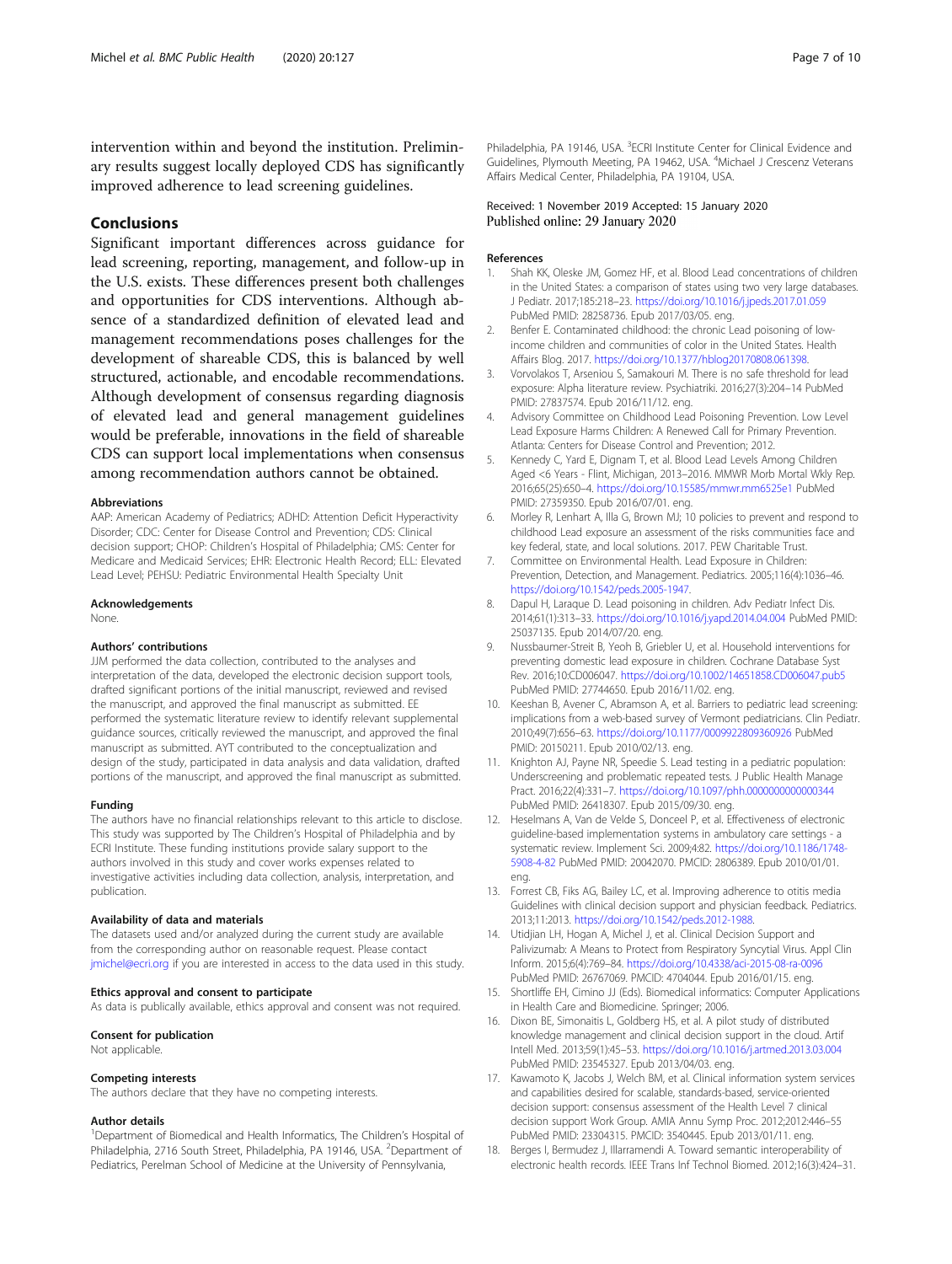<span id="page-7-0"></span><https://doi.org/10.1109/titb.2011.2180917> PubMed PMID: 22217917. Epub 2012/01/06. eng.

- 19. Fernandez-Breis JT, Maldonado JA, Marcos M, et al. Leveraging electronic healthcare record standards and semantic web technologies for the identification of patient cohorts. J Am Med Inform Assoc. 2013;20(e2):e288– 96. <https://doi.org/10.1136/amiajnl-2013-001923> PubMed PMID: 23934950. PMCID: 3861938. Epub 2013/08/13. eng.
- 20. Marcos M, Maldonado JA, Martinez-Salvador B, et al. Interoperability of clinical decision-support systems and electronic health records using archetypes: a case study in clinical trial eligibility. J Biomed Inform. 2013; 46(4):676–89. <https://doi.org/10.1016/j.jbi.2013.05.004> PubMed PMID: 23707417. Epub 013/05/28. eng.
- 21. Mandel JC, Kreda DA, Mandl KD, et al. SMART on FHIR: a standards-based, interoperable apps platform for electronic health records. J Am Med Inform Assoc. 2016. <https://doi.org/10.1093/jamia/ocv189> PubMed PMID: 26911829. Epub 2016/02/26. Eng.
- 22. Dickman J. Children at risk: gaps in state Lead Screening policies. Safer Chemicals, Healthy Families; 2017.
- 23. Center for Disease Control. State Programs. Atlanta: Center for Disease Control; 2017. Available from: [https://www.cdc.gov/nceh/lead/programs/](https://www.cdc.gov/nceh/lead/programs/default.htm) [default.htm](https://www.cdc.gov/nceh/lead/programs/default.htm) Access Date: 2018/12/28
- 24. Harris PA, Taylor R, Thielke R, et al. Research electronic data capture (REDCap) - a metadata-driven methodology and workflow process for providing translational research informatics support. J Biomed Inform. 2009; 42(2):377–81.
- 25. Lomotan EA, Michel G, Lin Z, et al. How "should" we write guideline recommendations? Interpretation of deontic terminology in clinical practice guidelines: survey of the health services community. Qual Saf Health Care. 2010;19(6):509–13. <https://doi.org/10.1136/qshc.2009.032565> PubMed PMID: 20702437. PMCID: 2982946. Epub 2010/08/13. eng.
- 26. Shiffman RN, Karras BT, Agrawal A, et al. GEM: a proposal for a more comprehensive guideline document model using XML. J Am Med Inform Assoc. 2000;7:11.
- 27. Lead Poisoning New York, New York: New York City Department of Health and Mental Hygiene; 2018. Available from: [https://www1.nyc.gov/site/doh/](https://www1.nyc.gov/site/doh/health/health-topics/lead-poisoning-prevention.page) [health/health-topics/lead-poisoning-prevention.page](https://www1.nyc.gov/site/doh/health/health-topics/lead-poisoning-prevention.page) Access Date: 2018-12- 27.
- 28. Lead Poisoning for Healthcare Providers "New York, New York": New York City Department of Health and Mental Hygiene; 2018. Available from: [https://www1.nyc.gov/site/doh/health/health-topics/lead-poisoning-for](https://www1.nyc.gov/site/doh/health/health-topics/lead-poisoning-for-healthcare-providers.page)[healthcare-providers.page](https://www1.nyc.gov/site/doh/health/health-topics/lead-poisoning-for-healthcare-providers.page) Access Date: 2018-12-27.
- 29. Lead Exposure in Children "New York, New York": New York City Department of Health and Mental Hygiene; 2018. Available from: [https://](https://www1.nyc.gov/assets/doh/downloads/pdf/lead/lead-guidelines-children.pdf) [www1.nyc.gov/assets/doh/downloads/pdf/lead/lead-guidelines-children.pdf](https://www1.nyc.gov/assets/doh/downloads/pdf/lead/lead-guidelines-children.pdf) Access Date: 2018-12-27.
- 30. Philadelphia Childhood Lead Poisoning "Philadelphia, Pennsylvania": "City of Philadelphia, Department of Public Health"; 2017. Available from: [http://](http://www.phila.gov/health/childhoodlead/index.html) [www.phila.gov/health/childhoodlead/index.html](http://www.phila.gov/health/childhoodlead/index.html) Access Date: 2018-09-01.
- 31. Guide for Clinicians: Preventing Lead Exposure in Children "Philadelphia, Pennsylvania": "City of Philadelphia, Department of Public Health"; 2017. Available from: [http://www.phila.gov/health/pdfs/ChildhoodLead/](http://www.phila.gov/health/pdfs/ChildhoodLead/Guide%20for%20Clinicians_December%202017%20update.pdf) [Guide%20for%20Clinicians\\_December%202017%20update.pdf](http://www.phila.gov/health/pdfs/ChildhoodLead/Guide%20for%20Clinicians_December%202017%20update.pdf) Access Date: 2018-09-01
- 32. Committee on Environmental Health. Screening for Elevated Blood Lead Levels. Pediatrics. 1998;101(6):1072–8. <https://doi.org/10.1542/peds.101.6.1072>.
- 33. Council on Environmental Health. Prevention of Childhood Lead Toxicity. Pediatrics. 2016;138(1):e20161493. [https://doi.org/10.1542/peds.2016-1493.](https://doi.org/10.1542/peds.2016-1493)
- 34. Council on Environmental Health. Prevention of Childhood Lead Toxicity Correction. Pediatrics. 2017;140(2):e20171490. [https://doi.org/10.1542/peds.](https://doi.org/10.1542/peds.2017-1490) [2017-1490](https://doi.org/10.1542/peds.2017-1490).
- 35. Lead Screening Baltimore, MD: Centers for Medicare and Medicaid Services; 2016. Available from: [https://www.medicaid.gov/medicaid/benefits/epsdt/](https://www.medicaid.gov/medicaid/benefits/epsdt/lead-screening/index.html) [lead-screening/index.html](https://www.medicaid.gov/medicaid/benefits/epsdt/lead-screening/index.html) Access Date: 2018-12-27.
- 36. Coverage of Blood Lead Testing for Children Enrolled in Medicaid and the Children's Health Insurance Program Baltimore, MD: Centers for Medicare and Medicaid Services; 2016. Available from: [https://www.medicaid.gov/](https://www.medicaid.gov/federal-policy-guidance/downloads/cib113016.pdf) [federal-policy-guidance/downloads/cib113016.pdf](https://www.medicaid.gov/federal-policy-guidance/downloads/cib113016.pdf) Access Date: 2018-12-27.
- 37. What Do Parents Need to Know to Protect Their Children? Atlanta, GA: Centers for Disease Control and Prevention; 2017. Available from: [https://](https://www.cdc.gov/nceh/lead/acclpp/blood_lead_levels.htm) [www.cdc.gov/nceh/lead/acclpp/blood\\_lead\\_levels.htm](https://www.cdc.gov/nceh/lead/acclpp/blood_lead_levels.htm) Access Date: 2018- 12-27.
- 38. Recommended Actions Based on Blood Lead Level Atlanta, GA: Centers for Disease Control and Prevention; 2017. Available from: [https://www.cdc.gov/](https://www.cdc.gov/nceh/lead/acclpp/actions_blls.html) [nceh/lead/acclpp/actions\\_blls.html](https://www.cdc.gov/nceh/lead/acclpp/actions_blls.html) Access Date: 2018-12-27.
- 39. Newman N, Binns HJ, Karwowski M, et al. Recommendations on Medical Management of Childhood Lead Exposure and Poisoning. Elk Grove: Pediatric Environmental Health Specialty Units; 2013. Available from: [https://](https://www.pehsu.net/_Library/facts/medical-mgmnt-childhood-lead-exposure-June-2013.pdf) [www.pehsu.net/\\_Library/facts/medical-mgmnt-childhood-lead-exposure-](https://www.pehsu.net/_Library/facts/medical-mgmnt-childhood-lead-exposure-June-2013.pdf)[June-2013.pdf](https://www.pehsu.net/_Library/facts/medical-mgmnt-childhood-lead-exposure-June-2013.pdf) Access Date: 2018-12-27
- 40. The Center for Disease Control and Prevention Lowers the Definition... Arkansas: Arkansas; 2012. Access Date: 2018-12-27.
- 41. BLOOD LEAD REPORT North Dakota: ND Department of Health; 2014. Available from: <https://deq.nd.gov/Forms/AQ/Lead/SFN60104.pdf> Access Date: 2018-12-27.
- 42. Wyoming Department of Health Reportable Diseases and Conditions Wyoming: Wyoming Department of Health; 2018. Available from: [https://](https://health.wyo.gov/wp-content/uploads/2018/01/2018ReportableList.pdf) [health.wyo.gov/wp-content/uploads/2018/01/2018ReportableList.pdf](https://health.wyo.gov/wp-content/uploads/2018/01/2018ReportableList.pdf) Access Date: 2018-12-27.
- 43. Healthy Homes and Lead Poisoning Prevention Program New Hampshire: New Hampshire Department of Health and Human Services; 2018. Available from: <https://www.dhhs.nh.gov/dphs/bchs/clpp/index.htm> Access Date: 2018-12-27.
- 44. Medical Care Providers New Hampshire: New Hampshire Department of Health and Human Services; 2018. Available from: [https://www.dhhs.nh.gov/](https://www.dhhs.nh.gov/dphs/bchs/clpp/medical-providers.htm) [dphs/bchs/clpp/medical-providers.htm](https://www.dhhs.nh.gov/dphs/bchs/clpp/medical-providers.htm) Access Date: 2018-12-27.
- 45. Alabama Childhood Lead Poisoning Prevention Project (ACLPPP) Alabama: Alabama Public Health; 2017. Available from: [http://www.](http://www.alabamapublichealth.gov/aclppp/index.html) [alabamapublichealth.gov/aclppp/index.html](http://www.alabamapublichealth.gov/aclppp/index.html) Access Date: 2018-12-27.
- 46. M. Mui, A. Herman, J. Michel, et al. Obesity Prevention and Management Pathway: The Children's of Philadelphia; 2014. Available from: [http://www.](http://www.chop.edu/clinical-pathway/obesity-prevention-and-management-clinical-pathway) [chop.edu/clinical-pathway/obesity-prevention-and-management-clinical](http://www.chop.edu/clinical-pathway/obesity-prevention-and-management-clinical-pathway)[pathway](http://www.chop.edu/clinical-pathway/obesity-prevention-and-management-clinical-pathway)
- 47. Childhood Lead Screening Arizona: Arizona Department Of Health Services; 2016. Available from: [https://www.azdhs.gov/documents/preparedness/](https://www.azdhs.gov/documents/preparedness/epidemiology-disease-control/lead-poisoning/lead-screening-guide.pdf) [epidemiology-disease-control/lead-poisoning/lead-screening-guide.pdf.](https://www.azdhs.gov/documents/preparedness/epidemiology-disease-control/lead-poisoning/lead-screening-guide.pdf) Access Date: 2018-12-27.
- 48. Arizona Dept of Health Services. Lead Poisoning Arizona: ARIZONA DEPARTMENT OF HEALTH SERVICES; 2018. Available from: [https://www.](https://www.azdhs.gov/preparedness/epidemiology-disease-control/lead-poisoning/index.php) [azdhs.gov/preparedness/epidemiology-disease-control/lead-poisoning/](https://www.azdhs.gov/preparedness/epidemiology-disease-control/lead-poisoning/index.php) [index.php.](https://www.azdhs.gov/preparedness/epidemiology-disease-control/lead-poisoning/index.php) Access Date: 2018-12-27.
- 49. Childhood Lead Poisoning Prevention Branch, Health Care Providers California: California Department of Public Health; 2017. Available from: [https://www.cdph.ca.gov/Programs/CCDPHP/DEODC/CLPPB/Pages/prov.](https://www.cdph.ca.gov/Programs/CCDPHP/DEODC/CLPPB/Pages/prov.aspx) [aspx](https://www.cdph.ca.gov/Programs/CCDPHP/DEODC/CLPPB/Pages/prov.aspx) Access Date: 2018-12-27.
- 50. Occupational Lead Poisoning Prevention, Laboratory requirements for blood lead analysis California: California Department of Public Health; 2017. Available from: [https://www.cdph.ca.gov/Programs/CCDPHP/DEODC/OHB/](https://www.cdph.ca.gov/Programs/CCDPHP/DEODC/OHB/OLPPP/Pages/LabReq.aspx) [OLPPP/Pages/LabReq.aspx](https://www.cdph.ca.gov/Programs/CCDPHP/DEODC/OHB/OLPPP/Pages/LabReq.aspx) Access Date: 2018-12-27.
- 51. Lead Testing Colorado: Colorado Department of Public Health & Environment; 2018. Available from: [https://www.colorado.gov/pacific/](https://www.colorado.gov/pacific/cdphe/lead-testing) [cdphe/lead-testing](https://www.colorado.gov/pacific/cdphe/lead-testing) Access Date: 2018-12-27.
- 52. For Health Professionals Colorado: Colorado Department of Public Health & Environment; 2018. Available from: [https://www.colorado.gov/pacific/](https://www.colorado.gov/pacific/cdphe/lead-health-professionals) [cdphe/lead-health-professionals](https://www.colorado.gov/pacific/cdphe/lead-health-professionals) Access Date: 2018-12-27.
- 53. Lead Poisoning Prevention and Control Program Connecticut: Connecticut State Department of Public Health; 2013. Available from: [https://portal.ct.gov/DPH/Environmental-Health/Lead-Poisoning-](https://portal.ct.gov/DPH/Environmental-Health/Lead-Poisoning-Prevention-and-Control/Lead-Poisoning-Prevention-and-Control-Program)[Prevention-and-Control/Lead-Poisoning-Prevention-and-Control-Program](https://portal.ct.gov/DPH/Environmental-Health/Lead-Poisoning-Prevention-and-Control/Lead-Poisoning-Prevention-and-Control-Program) Access Date: 2018-12-27.
- 54. Blood Lead Testing Requirements in Connecticut Connecticut: Connecticut State Department of Public Health; 2013. Available from: [https://portal.ct.gov/DPH/Environmental-Health/Lead-Poisoning-](https://portal.ct.gov/DPH/Environmental-Health/Lead-Poisoning-Prevention-and-Control/For-Medical-Providers#BLL)[Prevention-and-Control/For-Medical-Providers#BLL](https://portal.ct.gov/DPH/Environmental-Health/Lead-Poisoning-Prevention-and-Control/For-Medical-Providers#BLL) Testing Requirements Access Date: 2018-12-27.
- 55. Lead-Safe and Healthy Homes District of Columbia: Department of Energy & Environment; 2017. Available from: [https://doee.dc.gov/](https://doee.dc.gov/leadsafehealthyhomes) [leadsafehealthyhomes](https://doee.dc.gov/leadsafehealthyhomes) Access Date: 2018-12-27.
- 56. Lead Exposure and Healthy Homes: Prevention and Management for Healthcare Providers District of Columbia: Department of Energy & Environment; 2017. Available from: [https://doee.dc.gov/service/lead](https://doee.dc.gov/service/lead-exposure-and-healthy-homes-prevention-and-management-healthcare-providers)[exposure-and-healthy-homes-prevention-and-management-healthcare](https://doee.dc.gov/service/lead-exposure-and-healthy-homes-prevention-and-management-healthcare-providers)[providers](https://doee.dc.gov/service/lead-exposure-and-healthy-homes-prevention-and-management-healthcare-providers) Access Date: 2018-12-27.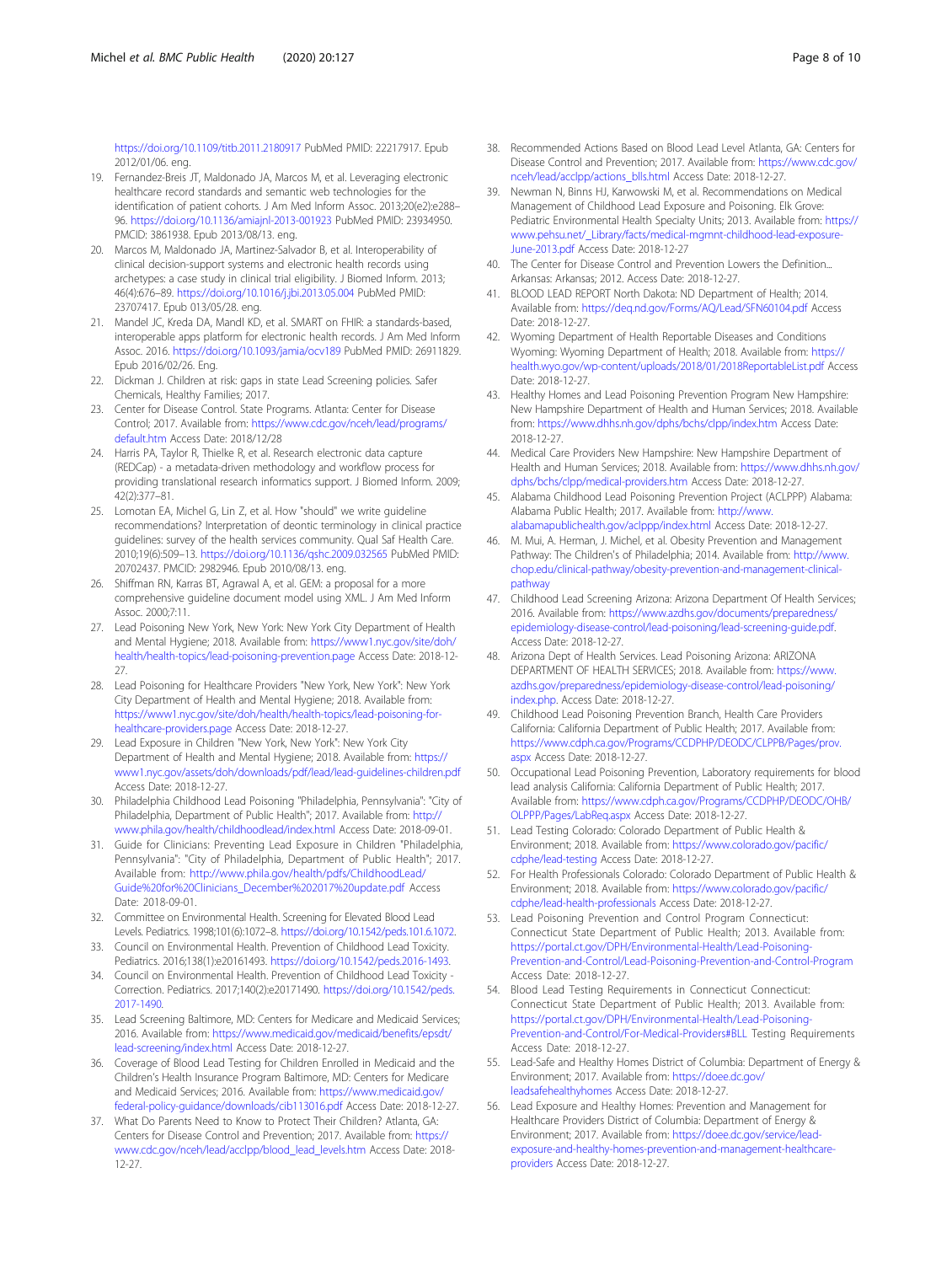- <span id="page-8-0"></span>57. Healthy Homes and Lead Poisoning Prevention Georgia: Georgia Department of Public Health; 2016. Available from: [https://dph.georgia.gov/](https://dph.georgia.gov/healthy-homes-and-lead-poisoning-prevention) [healthy-homes-and-lead-poisoning-prevention](https://dph.georgia.gov/healthy-homes-and-lead-poisoning-prevention) Access Date: 2018-12-27.
- 58. Lead Screening, Case Management, Lab Submissions, Reporting Guidelines Georgia: Georgia Department of Public Health; 2016. Available from: [https://](https://dph.georgia.gov/lead-screening-case-management-lab-submissions-reporting-guidelines) [dph.georgia.gov/lead-screening-case-management-lab-submissions](https://dph.georgia.gov/lead-screening-case-management-lab-submissions-reporting-guidelines)[reporting-guidelines](https://dph.georgia.gov/lead-screening-case-management-lab-submissions-reporting-guidelines) Access Date: 2018-12-27.
- 59. Lead Screening Guidelines for Children Georgia: Georgia Department of Public Health; 2016. Available from: [https://dph.georgia.gov/lead-screening](https://dph.georgia.gov/lead-screening-guidelines-children)[guidelines-children](https://dph.georgia.gov/lead-screening-guidelines-children) Access Date: 2018-12-27.
- 60. Childhood Lead Poisoning Prevention Hawaii: State of Hawaii, Department of Health; 2018. Available from: <http://health.hawaii.gov/cshcn/leadpp/> Access Date: 2018-12-27.
- 61. New Guidelines: Childhood Lead Poisoning Prevention Hawaii: State of Hawaii, Department of Health; 2018. Available from: [https://health.hawaii.](https://health.hawaii.gov/cshcn/files/2018/08/DOHCLPPmemoguidelines8-7-18.pdf) [gov/cshcn/files/2018/08/DOHCLPPmemoguidelines8-7-18.pdf](https://health.hawaii.gov/cshcn/files/2018/08/DOHCLPPmemoguidelines8-7-18.pdf) Access Date: 2018-12-27.
- 62. Hay WW. Optimizing nutrition of the preterm infant. Zhongguo Dang Dai Er Ke Za Zhi. 2017;19(1):1–21 PubMed PMID: 28100316. Epub 2017/01/20. eng.
- 63. Lead Idaho: Idaho, Department of Health and Welfare; 2008. Available from: [http://healthandwelfare.idaho.gov/Health/EnvironmentalHealth/](http://healthandwelfare.idaho.gov/Health/EnvironmentalHealth/IndoorEnvironment/Lead/tabid/941/Default.aspx) [IndoorEnvironment/Lead/tabid/941/Default.aspx](http://healthandwelfare.idaho.gov/Health/EnvironmentalHealth/IndoorEnvironment/Lead/tabid/941/Default.aspx) Access Date: 2018-12-27.
- 64. Lead Testing & Case Management Illonois: Illonois, Department of Public Health; 2015. Available from: [http://www.dph.illinois.gov/topics-services/](http://www.dph.illinois.gov/topics-services/environmental-health-protection/lead-poisoning-prevention/testing-case-management) [environmental-health-protection/lead-poisoning-prevention/testing-case](http://www.dph.illinois.gov/topics-services/environmental-health-protection/lead-poisoning-prevention/testing-case-management)[management](http://www.dph.illinois.gov/topics-services/environmental-health-protection/lead-poisoning-prevention/testing-case-management) Access Date: 2018-12-27.
- 65. Lead Testing and Case Follow-up Guidelines for Local Health Departments Illonois: Illonois, Department of Public Health; 2015. Available from: [http://](http://dph.illinois.gov/sites/default/files/publications/lead-testing-and-case-followup-guidelinesfor-local-health-departments-042116.pdf) [dph.illinois.gov/sites/default/files/publications/lead-testing-and-case](http://dph.illinois.gov/sites/default/files/publications/lead-testing-and-case-followup-guidelinesfor-local-health-departments-042116.pdf)[followup-guidelinesfor-local-health-departments-042116.pdf](http://dph.illinois.gov/sites/default/files/publications/lead-testing-and-case-followup-guidelinesfor-local-health-departments-042116.pdf) Access Date: 2018-12-27.
- 66. Lead Poisoning Iowa: Iowa Department of Public Health Lead Poisoning Prevention Program; 2017. Available from: [http://idph.iowa.gov/Portals/1/](http://idph.iowa.gov/Portals/1/userfiles/106/protect_iowa_families_Oct2017.pdf) [userfiles/106/protect\\_iowa\\_families\\_Oct2017.pdf](http://idph.iowa.gov/Portals/1/userfiles/106/protect_iowa_families_Oct2017.pdf) Access Date: 2018-12-27.
- 67. Physician Guidelines Childhood Lead Poisoning Prevention Iowa: Iowa Department of Public Health Lead Poisoning Prevention Program; 2017. Available from: [http://idph.iowa.gov/Portals/1/userfiles/197/BEHS/lead%2](http://idph.iowa.gov/Portals/1/userfiles/197/BEHS/lead%20resources%20pdfs/Risk%20Questionnaire%2C%20Blood%20Lead%20Test%20Charts%2C%20%26%20Physicians%20Guidelines%20%289-17%29.pdf) [0resources%20pdfs/Risk%20Questionnaire%2C%20Blood%20Lead%20Test%2](http://idph.iowa.gov/Portals/1/userfiles/197/BEHS/lead%20resources%20pdfs/Risk%20Questionnaire%2C%20Blood%20Lead%20Test%20Charts%2C%20%26%20Physicians%20Guidelines%20%289-17%29.pdf) [0Charts%2C%20%26%20Physicians%20Guidelines%20%289-17%29.pdf](http://idph.iowa.gov/Portals/1/userfiles/197/BEHS/lead%20resources%20pdfs/Risk%20Questionnaire%2C%20Blood%20Lead%20Test%20Charts%2C%20%26%20Physicians%20Guidelines%20%289-17%29.pdf) Access Date: 2018-12-27.
- 68. Lead Program Kentucky: Commonwealth of Kentucky Cabinet for Health and Family Services; 2016. Available from: [https://chfs.ky.gov/agencies/dph/](https://chfs.ky.gov/agencies/dph/dphps/psb/Pages/lead.aspx) [dphps/psb/Pages/lead.aspx](https://chfs.ky.gov/agencies/dph/dphps/psb/Pages/lead.aspx) Access Date: 2018-12-27.
- 69. Ainsworth SB, McGuire W. Peripherally inserted central catheters vs peripheral cannulas for delivering parenteral nutrition in neonates. JAMA. 2016;315(23):2612–3. <https://doi.org/10.1001/jama.2016.7020> PubMed PMID: 27327804. Epub 2016/06/22. eng.
- 70. Information for Healthcare and Social Service Professionals Louisiana: Louisiana Department of Health; 2014. Available from: [http://ldh.la.gov/](http://ldh.la.gov/index.cfm/page/3161) [index.cfm/page/3161](http://ldh.la.gov/index.cfm/page/3161) Access Date: 2018-12-27.
- 71. Information for Families and Caregivers Louisiana: Louisiana Department of Health; 2014. Available from: <http://ldh.la.gov/index.cfm/page/3162> Access Date: 2018-12-27.
- 72. Louisiana Healthy Homes and Childhood Lead Poisoning Prevention Program Louisiana: Louisiana Department of Health; 2014. Available from: [http://www.ldh.la.gov/assets/oph/Center-PHCH/Center-PH/genetic/LEAD/](http://www.ldh.la.gov/assets/oph/Center-PHCH/Center-PH/genetic/LEAD/NewsandUpdates/ToolkitforProviderandParent20162018finalrevision.pdf) [NewsandUpdates/ToolkitforProviderandParent20162018finalrevision.pdf](http://www.ldh.la.gov/assets/oph/Center-PHCH/Center-PH/genetic/LEAD/NewsandUpdates/ToolkitforProviderandParent20162018finalrevision.pdf) Access Date: 2018-12-27.
- 73. Lee HH, Jung JM, Nam SH, et al. Risk factor analysis of parenteral nutritionassociated cholestasis in extremely low birth weight infants. Acta Paediatrica (Oslo, Norway : 1992). 2016;105(7):e313–9. [https://doi.org/10.](https://doi.org/10.1111/apa.13441) [1111/apa.13441](https://doi.org/10.1111/apa.13441) PubMed PMID: 27097151. Epub 2016/04/21. eng.
- 74. Childhood Lead Poisoning Provider Information Maine: Maine Center for Disease Control & Prevention, Division of Environmental Health; 2016. Available from: [http://www.maine.gov/dhhs/mecdc/environmental-health/](http://www.maine.gov/dhhs/mecdc/environmental-health/eohp/lead/providers.shtml) [eohp/lead/providers.shtml](http://www.maine.gov/dhhs/mecdc/environmental-health/eohp/lead/providers.shtml) Access Date: 2018-12-27.
- 75. Health Care Providers Maryland: Department of the Enviroment; 2016. Available from: [http://www.mde.state.md.us/programs/LAND/](http://www.mde.state.md.us/programs/LAND/LeadPoisoningPrevention/Pages/healthcare.aspx) [LeadPoisoningPrevention/Pages/healthcare.aspx](http://www.mde.state.md.us/programs/LAND/LeadPoisoningPrevention/Pages/healthcare.aspx) Access Date: 2018-12-27.
- 76. Childhood Lead Poisoning Prevention Program (CLPPP) Massachusets: Childhood Lead Poisoning Prevention Program (CLPPP); 2017. Available

from: [https://www.mass.gov/orgs/childhood-lead-poisoning-prevention](https://www.mass.gov/orgs/childhood-lead-poisoning-prevention-program)[program](https://www.mass.gov/orgs/childhood-lead-poisoning-prevention-program) Access Date: 2018-12-27.

- 77. Lisanti AJ, Savoca M, Costarino D, et al. Nutrition for Neonates Undergoing Surgery for Congenital Heart Disease: The Children's Hospital of Philadelphia; 2017. Available from: [http://www.chop.edu/clinical-pathway/](http://www.chop.edu/clinical-pathway/nutrition-neonates-undergoing-surgery-chd-clinical-pathway) [nutrition-neonates-undergoing-surgery-chd-clinical-pathway](http://www.chop.edu/clinical-pathway/nutrition-neonates-undergoing-surgery-chd-clinical-pathway)
- 78. Learn about lead screening and reporting requirements Massachusets: Childhood Lead Poisoning Prevention Program (CLPPP); 2017. Available from: [https://www.mass.gov/service-details/learn-about-lead-screening-and](https://www.mass.gov/service-details/learn-about-lead-screening-and-reporting-requirements)[reporting-requirements](https://www.mass.gov/service-details/learn-about-lead-screening-and-reporting-requirements) Access Date: 2018-12-27.
- 79. Learn about lead testing in Massachusetts and what a result means for your child Massachusets: Childhood Lead Poisoning Prevention Program (CLPPP); 2017. Available from: [https://www.mass.gov/service-details/learn-about-lead](https://www.mass.gov/service-details/learn-about-lead-testing-in-massachusetts-and-what-a-result-means-for-your-child)[testing-in-massachusetts-and-what-a-result-means-for-your-child](https://www.mass.gov/service-details/learn-about-lead-testing-in-massachusetts-and-what-a-result-means-for-your-child) Access Date: 2018-12-27.
- 80. Lead Michigan: Michigan Department of Health and Human Services; 2015. Available from: <https://www.michigan.gov/lead> Access Date: 2018-12-27.
- 81. Riskin A, Hartman C, Shamir R. Parenteral nutrition in very low birth weight preterm infants. Isr Med Assoc J. 2015;17(5):310–5 PubMed PMID: 26137659. Epub 2015/07/04. eng.
- 82. Health Care Professionals Minnesota: Minnesota Department of Health; 2011. Available from: [http://www.health.state.mn.us/divs/eh/lead/hcprof/](http://www.health.state.mn.us/divs/eh/lead/hcprof/index.html) [index.html](http://www.health.state.mn.us/divs/eh/lead/hcprof/index.html) Access Date: 2018-12-27.
- 83. Childhood Blood Lead Screening Guidelines for Minnesota Minnesota: Minnesota Department of Health; 2011. Available from: [http://www.health.](http://www.health.state.mn.us/divs/eh/lead/guidelines/index.html#screening) [state.mn.us/divs/eh/lead/guidelines/index.html#screening](http://www.health.state.mn.us/divs/eh/lead/guidelines/index.html#screening) Access Date: 2018-12-27.
- 84. Lead Poisoning Prevention Mississippi: Mississippi State Department of Health; 2017. Available from: [http://www.msdh.state.ms.us/msdhsite/\\_](http://www.msdh.state.ms.us/msdhsite/_static/41) [static/41,](http://www.msdh.state.ms.us/msdhsite/_static/41)0,176.html Access Date: 2018-12-27.
- 85. Lead Poisoning Prevention and Healthy Homes Program Care Coordination Plan Mississippi: Mississippi State Department of Health; 2017. Available from: [http://www.msdh.state.ms.us/msdhsite/\\_static/resources/3083.pdf](http://www.msdh.state.ms.us/msdhsite/_static/resources/3083.pdf) Access Date: 2018-12-27.
- 86. Rule: 37.114.203 Montana: Montana Secretary of State; 2017. Available from: <http://mtrules.org/gateway/RuleNo.asp?RN=37.114.203> Access Date: 2018- 12-27.
- 87. Lead Home Page Nebraska: Nebraska Department of Health & Human Services; 2011. Available from: [http://dhhs.ne.gov/publichealth/Pages/](http://dhhs.ne.gov/publichealth/Pages/LeadIndex.aspx) [LeadIndex.aspx](http://dhhs.ne.gov/publichealth/Pages/LeadIndex.aspx) Access Date: 2018-12-27.
- 88. Resources for Health Care Professionals Nebraska: Nebraska Department of Health & Human Services; 2011. Available from: [http://dhhs.ne.gov/](http://dhhs.ne.gov/publichealth/Pages/LeadHealthcare.aspx) [publichealth/Pages/LeadHealthcare.aspx](http://dhhs.ne.gov/publichealth/Pages/LeadHealthcare.aspx) Access Date: 2018-12-27.
- 89. Childhood Lead Poisoning Prevention Program New Mexico: New Mexico Department of Health; 2016. Available from: [https://nmhealth.org/about/](https://nmhealth.org/about/erd/eheb/clppp/) [erd/eheb/clppp/](https://nmhealth.org/about/erd/eheb/clppp/). Accessed 27 Dec 2018.
- 90. Childrens Environmental Health North Carolina: NC Department of Health and Human Servuces; 2018. Available from: [https://ehs.ncpublichealth.com/](https://ehs.ncpublichealth.com/hhccehb/cehu/index.htm) [hhccehb/cehu/index.htm](https://ehs.ncpublichealth.com/hhccehb/cehu/index.htm) Access Date: 2018-12-27.
- 91. Childhood Lead Poisoning Ohio: Ohio Department of Health; 2014. Available from: [https://odh.ohio.gov/wps/portal/gov/odh/know-our](https://odh.ohio.gov/wps/portal/gov/odh/know-our-programs/childhood-lead-poisoning)[programs/childhood-lead-poisoning](https://odh.ohio.gov/wps/portal/gov/odh/know-our-programs/childhood-lead-poisoning) Access Date: 2018-12-27.
- 92. Medical Management Recommendations Ohio: Ohio Department of Health; 2014. Available from: [https://odh.ohio.gov/wps/portal/gov/odh/know-our](https://odh.ohio.gov/wps/portal/gov/odh/know-our-programs/childhood-lead-poisoning/for-healthcare-providers/medical-management-recommendations)[programs/childhood-lead-poisoning/for-healthcare-providers/medical](https://odh.ohio.gov/wps/portal/gov/odh/know-our-programs/childhood-lead-poisoning/for-healthcare-providers/medical-management-recommendations)[management-recommendations](https://odh.ohio.gov/wps/portal/gov/odh/know-our-programs/childhood-lead-poisoning/for-healthcare-providers/medical-management-recommendations) Access Date: 2018-12-27.
- 93. Oklahoma Childhood Lead Poisoning Prevention Program Oklahoma: Oklahoma State Department of Health; 2018. Available from: [https://www.](https://www.ok.gov/health/Family_Health/Screening_&_Special_Services/Oklahoma_Childhood_Lead_Poisoning_Prevention_Program/index.html) ok.gov/health/Family\_Health/Screening\_&\_Special\_Services/Oklahoma [Childhood\\_Lead\\_Poisoning\\_Prevention\\_Program/index.html](https://www.ok.gov/health/Family_Health/Screening_&_Special_Services/Oklahoma_Childhood_Lead_Poisoning_Prevention_Program/index.html) Access Date: 2018-12-27.
- 94. Guidelines for Management of Blood Lead Levels in Children March 2018 Oklahoma: Oklahoma State Department of Health; 2018. Available from: [https://www.ok.gov/health2/documents/LEAD%20Management%2](https://www.ok.gov/health2/documents/LEAD%20Management%20Guidelines.pdf) [0Guidelines.pdf](https://www.ok.gov/health2/documents/LEAD%20Management%20Guidelines.pdf) Access Date: 2018-12-27.
- 95. Lead Poisoning and Exposure to Lead Oregon: Oregon Health Authority; 2016. Available from: [https://www.oregon.gov/oha/ph/](https://www.oregon.gov/oha/ph/HealthyEnvironments/HealthyNeighborhoods/LeadPoisoning/Pages/index.aspx) [HealthyEnvironments/HealthyNeighborhoods/LeadPoisoning/Pages/index.](https://www.oregon.gov/oha/ph/HealthyEnvironments/HealthyNeighborhoods/LeadPoisoning/Pages/index.aspx) [aspx](https://www.oregon.gov/oha/ph/HealthyEnvironments/HealthyNeighborhoods/LeadPoisoning/Pages/index.aspx) Access Date: 2018-12-27.
- 96. Lead Screening Protocols and Questionnaires Oregon: Oregon Health Authority; 2016. Available from: [https://www.oregon.gov/oha/PH/](https://www.oregon.gov/oha/PH/HEALTHYENVIRONMENTS/HEALTHYNEIGHBORHOODS/LEADPOISONING/COUNTYHEALTHDEPARTMENTS/Pages/index.aspx)